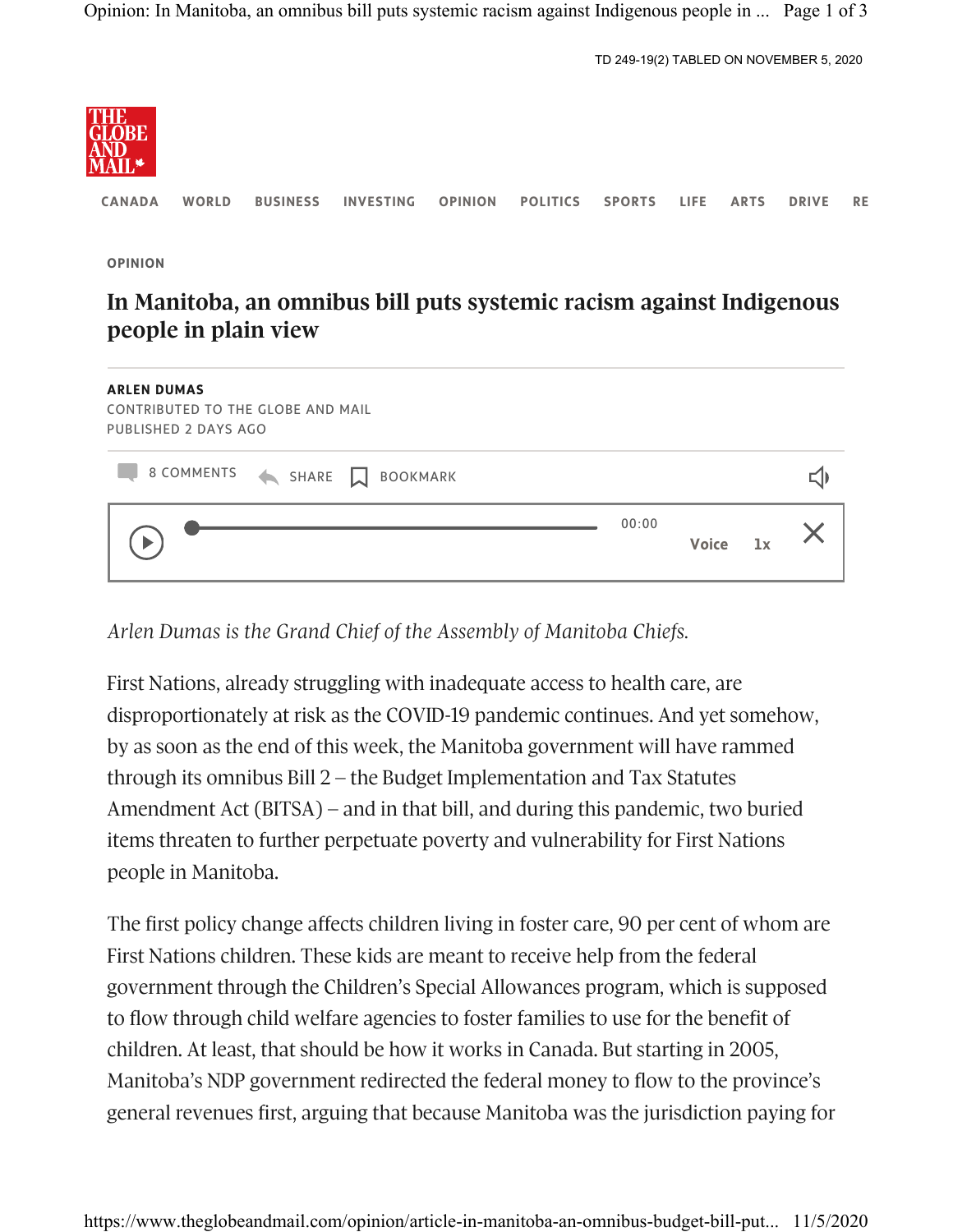the maintenance of children in care, the money was owed to them. The province argues that it then redirects equivalent funding to foster-care organizations. But this still incentivizes the removal of First Nation children from Nations. The more children in foster care, the more money the province gets from Ottawa.

To date, more than \$338-million has been redirected from Manitoba foster children who are disproportionately First Nations. That would have made a staggering difference in the life of vulnerable children who are taken away from their families and Nations. And yet, here we stand, with an omnibus bill safely sailing toward Royal Assent, which affirms this years-old policy and even adds a clause forbidding court action if any foster children were to pursue the return of this \$338-million through the justice system. Bill 2 denies us even the basic right to seek redress for our children through Canadian law. This is wrong. If I haven't said it enough, let me say this again: It is wrong to steal from First Nations children. It is wrong to take away their basic rights to seek redress for the wrongs committed against them.

Manitoba Premier Brian Pallister's government is also giving itself the power to impose Manitoba Hydro increases, without the historic oversight and public hearings normally conducted by the Public Utilities Board (PUB). Without checks or balances, his cabinet has unilaterally imposed a 2.9-per-cent increase for this coming year for all citizens. That means the average monthly hydro bill of \$368 will jump by \$32 from last winter.

In 2018, the PUB had recommended that Manitoba Hydro create a new residential category for First Nations on-reserve customers, to freeze rates for them. However, Manitoba Hydro appealed this direction to the Manitoba Court of Appeal, and in June, the court nixed the idea of creating a separate category. The court's decision "brings electricity rates in line with provincial legislation which ensures all residential customers across the province, no matter where they live, pay the same rate for their energy that is required under uniform rates legislation" – prompting an increase of 6.5 per cent on the rate for First Nations reserves, which went into effect in September. Now, with Mr. Pallister's new mandated increase, First Nations reserves face a crippling and cumulative 9.6-per-cent increase from the previous year on their